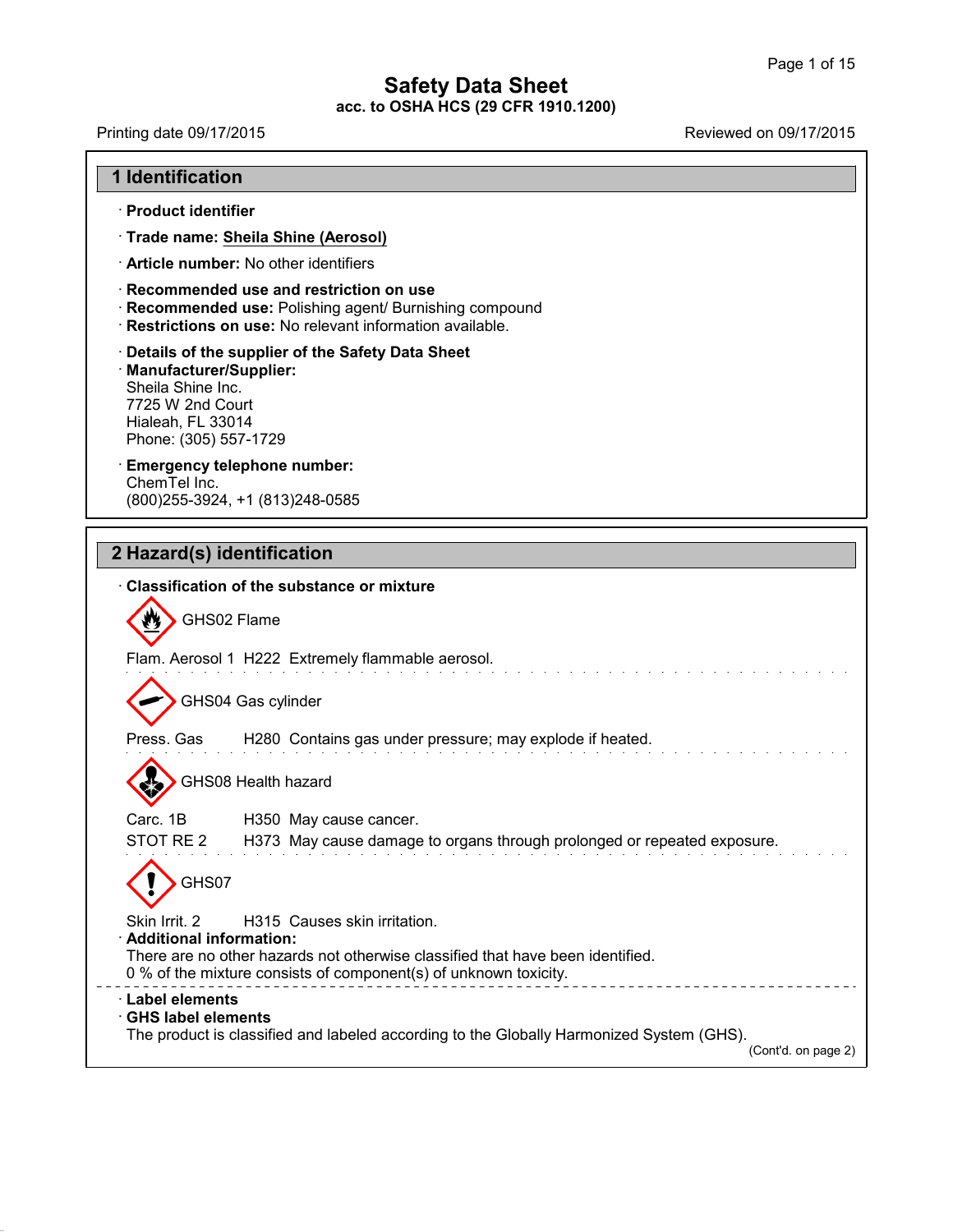41.2.6

Printing date 09/17/2015 Reviewed on 09/17/2015

**Trade name: Sheila Shine (Aerosol)**

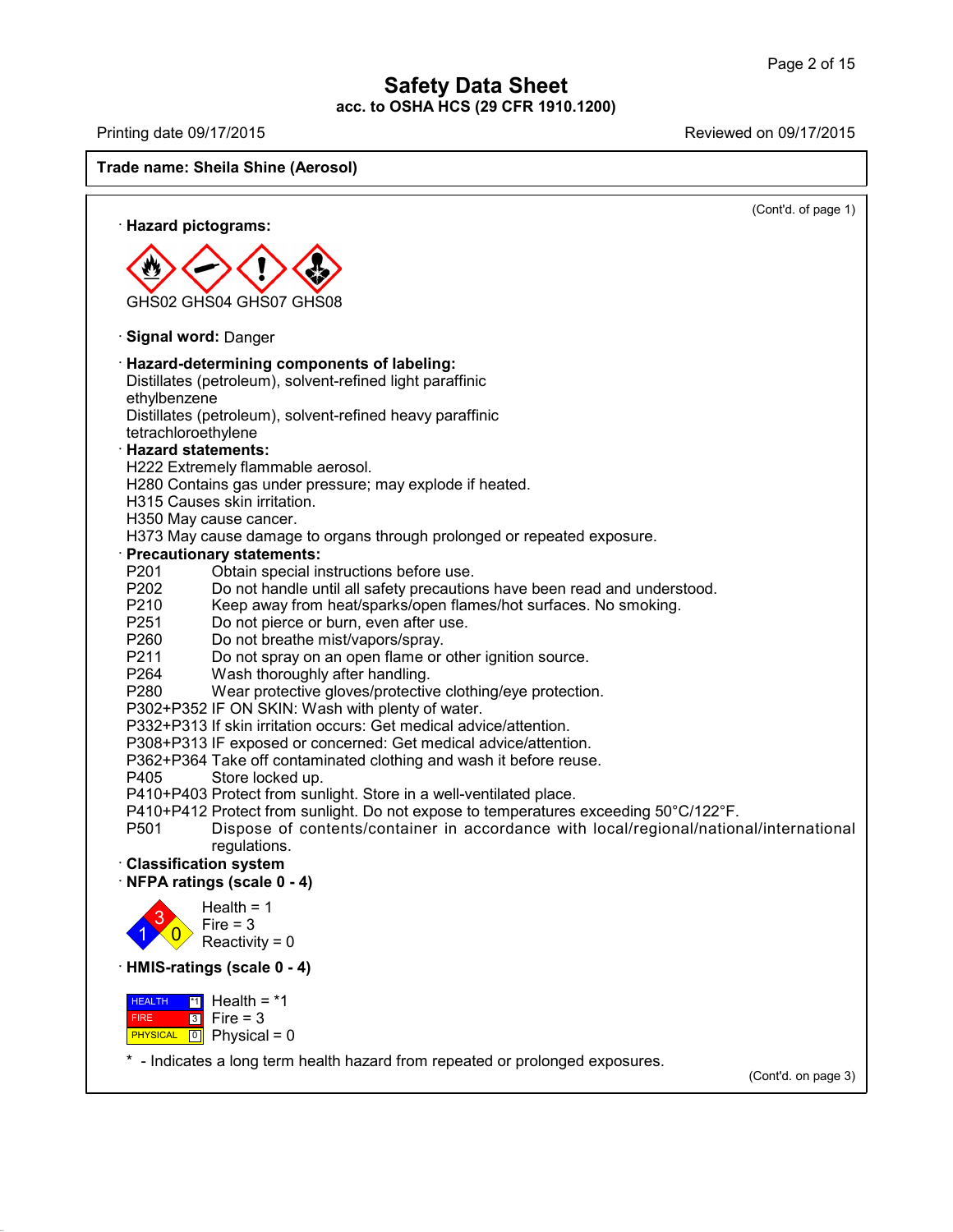Printing date 09/17/2015 Reviewed on 09/17/2015

**Trade name: Sheila Shine (Aerosol)**

(Cont'd. of page 2)

### · **Other hazards**

· **Results of PBT and vPvB assessment:**

· **PBT:** Not applicable.

· **vPvB:** Not applicable.

# **3 Composition/information on ingredients**

· **Chemical characterization: Mixtures**

· **Description:** Mixture of the substances listed below with nonhazardous additions.

|                  | 64741-89-5 Distillates (petroleum), solvent-refined light paraffinic<br>Carc. 1B, H350                                                 | 30-60%    |
|------------------|----------------------------------------------------------------------------------------------------------------------------------------|-----------|
|                  | 127-18-4   tetrachloroethylene<br>Carc. 2, H351                                                                                        | 10-30%    |
|                  | 64741-88-4   Distillates (petroleum), solvent-refined heavy paraffinic<br>Carc. 1B, H350                                               | 10-30%    |
| 1330-20-7 xylene | <b>Elam.</b> Liq. 3, H226<br>Acute Tox. 4, H312; Acute Tox. 4, H332; Skin Irrit. 2, H315                                               | $7 - 13%$ |
|                  | 124-38-9 carbon dioxide<br>$\diamond$ Press. Gas, H280                                                                                 | $< 10\%$  |
|                  | 100-41-4 ethylbenzene<br><b>Elam.</b> Lig. 2, H225<br><b>ふ Carc. 2, H351; STOT RE 2, H373; Asp. Tox. 1, H304</b><br>Acute Tox. 4, H332 | $1 - 5%$  |

· **Additional information:**

For the wording of the listed Hazard Statements refer to section 16.

For the listed ingredient(s), the identity and exact percentage(s) are being withheld as a trade secret.

# **4 First-aid measures**

### · **Description of first aid measures**

#### · **General information:**

Symptoms of poisoning may even occur after several hours; therefore medical observation for at least 48 hours after the accident.

Take affected persons out into the fresh air.

Immediately remove any clothing soiled by the product.

### · **After inhalation:**

Supply fresh air; consult doctor in case of complaints.

Provide oxygen treatment if affected person has difficulty breathing.

In case of irregular breathing or respiratory arrest provide artificial respiration.

In case of unconsciousness place patient stably in side position for transportation.

### · **After skin contact:**

41.2.6

Immediately wash with water and soap and rinse thoroughly.

If skin irritation continues, consult a doctor.

(Cont'd. on page 4)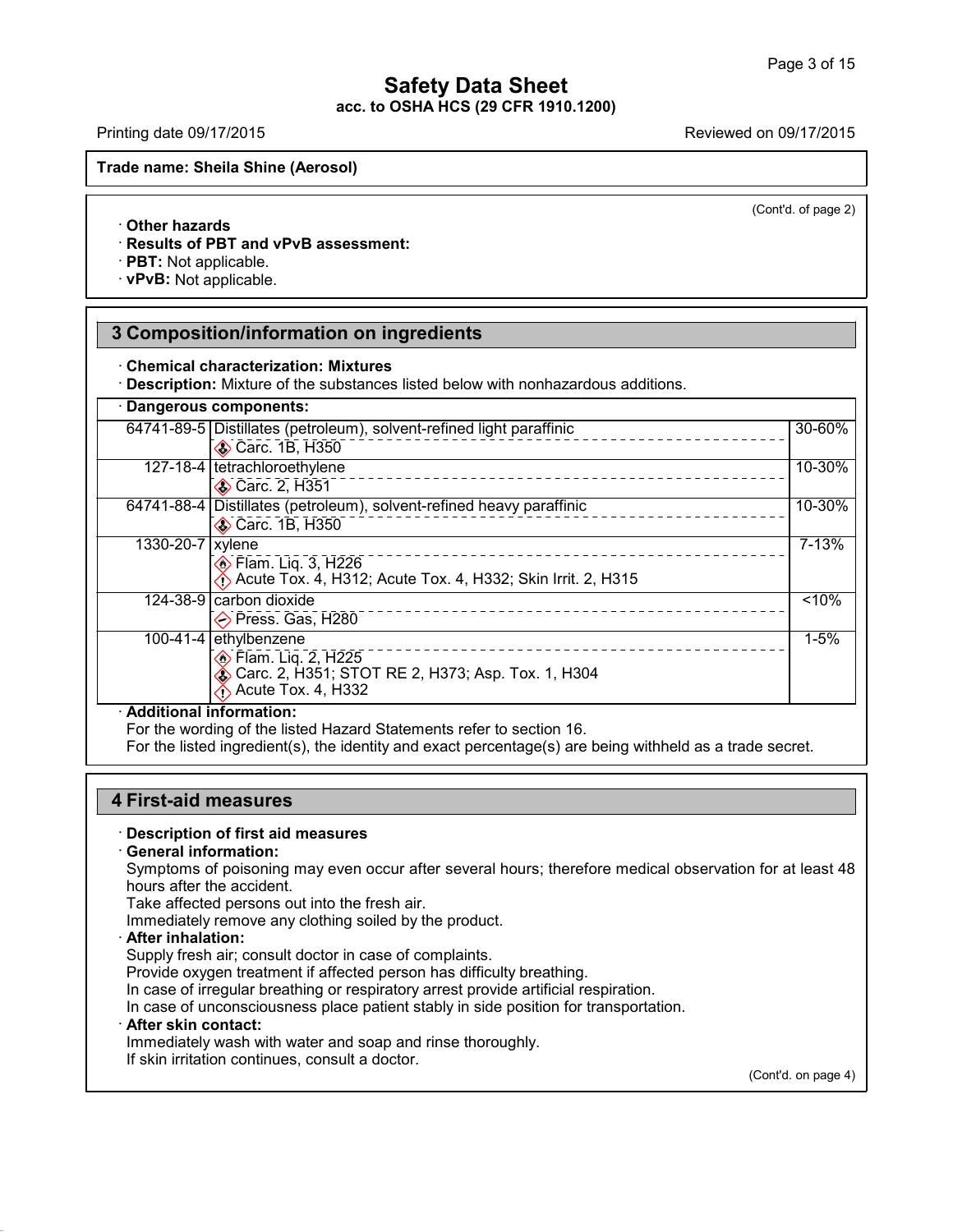Printing date 09/17/2015 Reviewed on 09/17/2015

# **Trade name: Sheila Shine (Aerosol)**

(Cont'd. of page 3) · **After eye contact:** Remove contact lenses if worn. Rinse opened eye for several minutes under running water. If symptoms persist, consult a doctor. · **After swallowing:** Unlikely route of exposure. Rinse out mouth and then drink plenty of water. A person vomiting while lying on their back should be turned onto their side. Do not induce vomiting; immediately call for medical help. · **Information fordoctor** · **Most important symptoms and effects, both acute and delayed: Coughing** Breathing difficulty **Dizziness** Irritant to skin and mucous membranes. Nausea Slight irritant effect on eyes. Gastric or intestinal disorders when ingested. **Disorientation** · **Danger:** Danger of disturbed cardiac rhythm. Danger of convulsion. Danger of impaired breathing. Carcinogenic. Danger through skin absorption. May be harmful if inhaled. · **Indication of any immediate medical attention and special treatment needed:** Medical supervision for at least 48 hours. If necessary oxygen respiration treatment. Monitor circulation. **5 Fire-fighting measures** · **Extinguishing media**

· **Suitable extinguishing agents:** Water fog / haze Foam Fire-extinguishing powder Carbon dioxide · **For safety reasons unsuitable extinguishing agents:** Water stream. · **Special hazards arising from the substance or mixture** Danger of receptacles bursting because of high vapor pressure if heated. During heating or in case of fire poisonous gases are produced. · **Advice for firefighters** · **Protective equipment:** Wear self-contained respiratory protective device. Wear fully protective suit. · **Additional information:**

41.2.6

Eliminate all ignition sources if safe to do so. Leaking gas fire: Do not extinguish, unless leak can be stopped safely.

(Cont'd. on page 5)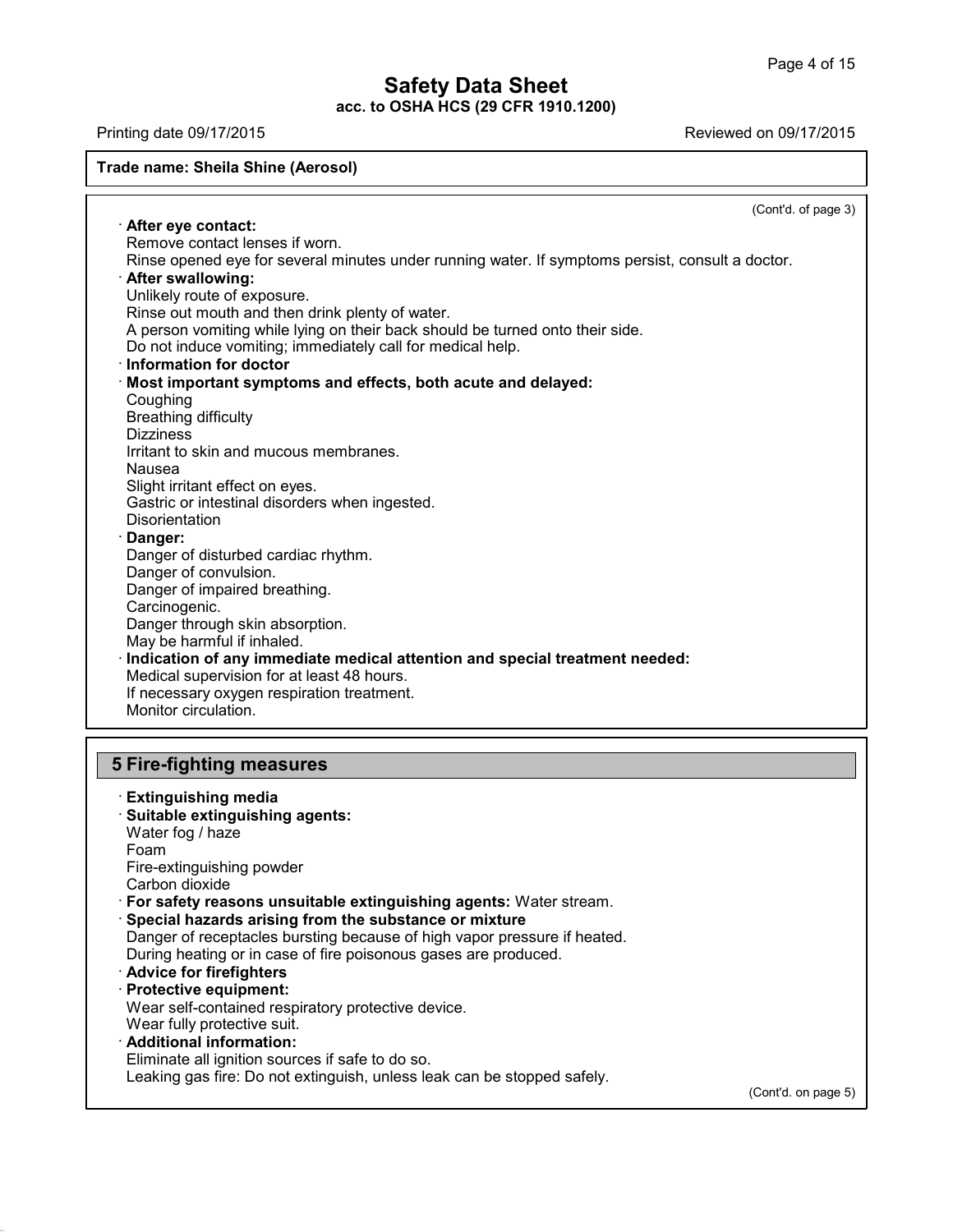Printing date 09/17/2015 Reviewed on 09/17/2015

41.2.6

**Trade name: Sheila Shine (Aerosol)**

(Cont'd. of page 4)

Cool endangered receptacles with water fog.

**6 Accidental release measures** · **Personal precautions, protective equipment and emergency procedures:** Use respiratory protective device against the effects of fumes/dust/aerosol. Wear protective equipment. Keep unprotected persons away. Ensure adequate ventilation. Keep away from ignition sources. Keep people at a distance and stay upwind. Particular danger of slipping on leaked/spilled product. · **Environmental precautions:** Do not allow to enter sewers/ surface or ground water. Inform respective authorities in case of seepage into water course or sewage system. · **Methods and material for containment and cleaning up:** Absorb with non-combustible liquid-binding material (sand, diatomite, acid binders, universal binders). Remove from the water surface (e.g. skim or suck off). Send for recovery or disposal in suitable receptacles. Dispose contaminated material as waste according to item 13. Used rags or other cleaning materials should be soaked with water and placed in a sealed container. · **Reference to other sections:** See Section 7 for information on safe handling. See Section 8 for information on personal protection equipment. See Section 13 for disposal information. **7 Handling and storage**

· **Handling** · **Precautions for safe handling:** Keep away from heat and direct sunlight. Use only in well ventilated areas. Avoid splashes or spray in enclosed areas. Rags, metal wools / cuttings / shavings and waste papers soaked with product must be placed in a sealed metal container rated for flammable waste. · **Information about protection against explosions and fires:** Emergency cooling must be available in case of nearby fire. Keep ignition sources away - Do not smoke. Prevent impact and friction. Flammable gas-air mixtures may be formed in empty receptacles. Pressurized container: protect from sunlight and do not expose to temperatures exceeding 120 °F / 49 °C, i.e. electric lights. Do not pierce or burn, even after use. Do not spray on a naked flame or any incandescent material. · **Conditions for safe storage, including any incompatibilities** · **Storage** · **Requirements to be met by storerooms and receptacles:** Avoid storage near extreme heat, ignition sources or open flame. (Cont'd. on page 6)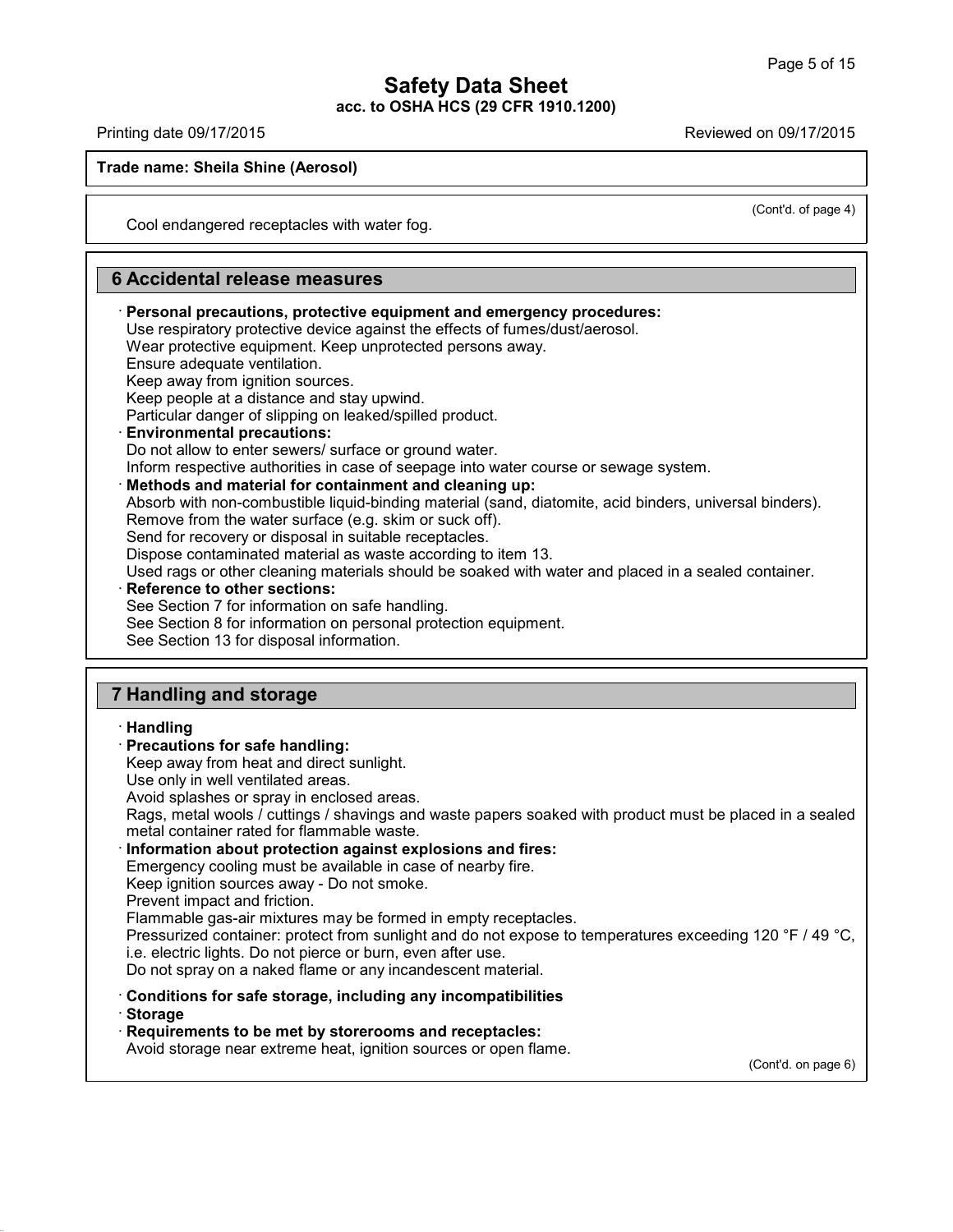# **Safety Data Sheet**

**acc. to OSHA HCS (29 CFR 1910.1200)**

Printing date 09/17/2015 **Reviewed on 09/17/2015** 

**Trade name: Sheila Shine (Aerosol)**

(Cont'd. of page 5)

# · **Information about storage in one common storage facility:**

Store away from foodstuffs.

Store away from oxidizing agents.

· **Further information about storage conditions:**

Store in a cool place. Heat will increase pressure and may lead to the receptacle bursting.

· **Specific end use(s):** No relevant information available.

# **8 Exposure controls/personal protection**

· **Additional information about design of technical systems:** No further data; see item 7.

· **Control parameters**

41.2.6

|                              | Components with limit values that require monitoring at the workplace:                                              |
|------------------------------|---------------------------------------------------------------------------------------------------------------------|
| 127-18-4 tetrachloroethylene |                                                                                                                     |
| PEL (USA)                    | Long-term value: 100 ppm<br>Ceiling limit value: 200; 300* ppm<br>*5-min peak in any 3 hrs                          |
| REL (USA)                    | Minimize workplace exp. concs.; Pocket Guide App. A                                                                 |
| TLV (USA)                    | Short-term value: 685 mg/m <sup>3</sup> , 100 ppm<br>Long-term value: 170 mg/m <sup>3</sup> , 25 ppm<br>BEI         |
| EL (Canada)                  | Short-term value: 100 ppm<br>Long-term value: 25 ppm<br><b>IARC 2A</b>                                              |
| EV (Canada)                  | Short-term value: 100 ppm<br>Long-term value: 25 ppm                                                                |
| LMPE (Mexico)                | Short-term value: 100 ppm<br>Long-term value: 25 ppm<br>A3, IBE                                                     |
| 124-38-9 carbon dioxide      |                                                                                                                     |
| PEL (USA)                    | Long-term value: 9000 mg/m <sup>3</sup> , 5000 ppm                                                                  |
| REL (USA)                    | Short-term value: 54.000 mg/m <sup>3</sup> , 30.000 ppm<br>Long-term value: 9000 mg/m <sup>3</sup> , 5000 ppm       |
| TLV (USA)                    | Short-term value: 54.000 mg/m <sup>3</sup> , 30.000 ppm<br>Long-term value: $9000 \text{ mg/m}^3$ , 5000 ppm        |
| EL (Canada)                  | Short-term value: 15000 ppm<br>Long-term value: 5000 ppm                                                            |
| EV (Canada)                  | Short-term value: 54.000 mg/m <sup>3</sup> , 30.000 ppm<br>Long-term value: $9.000$ mg/m <sup>3</sup> , $5.000$ ppm |
| LMPE (Mexico)                | Short-term value: 30000 ppm<br>Long-term value: 5000 ppm                                                            |
| 1330-20-7 xylene             |                                                                                                                     |
| PEL (USA)                    | Long-term value: 435 mg/m <sup>3</sup> , 100 ppm                                                                    |
|                              | (Cont'd. on page 7)                                                                                                 |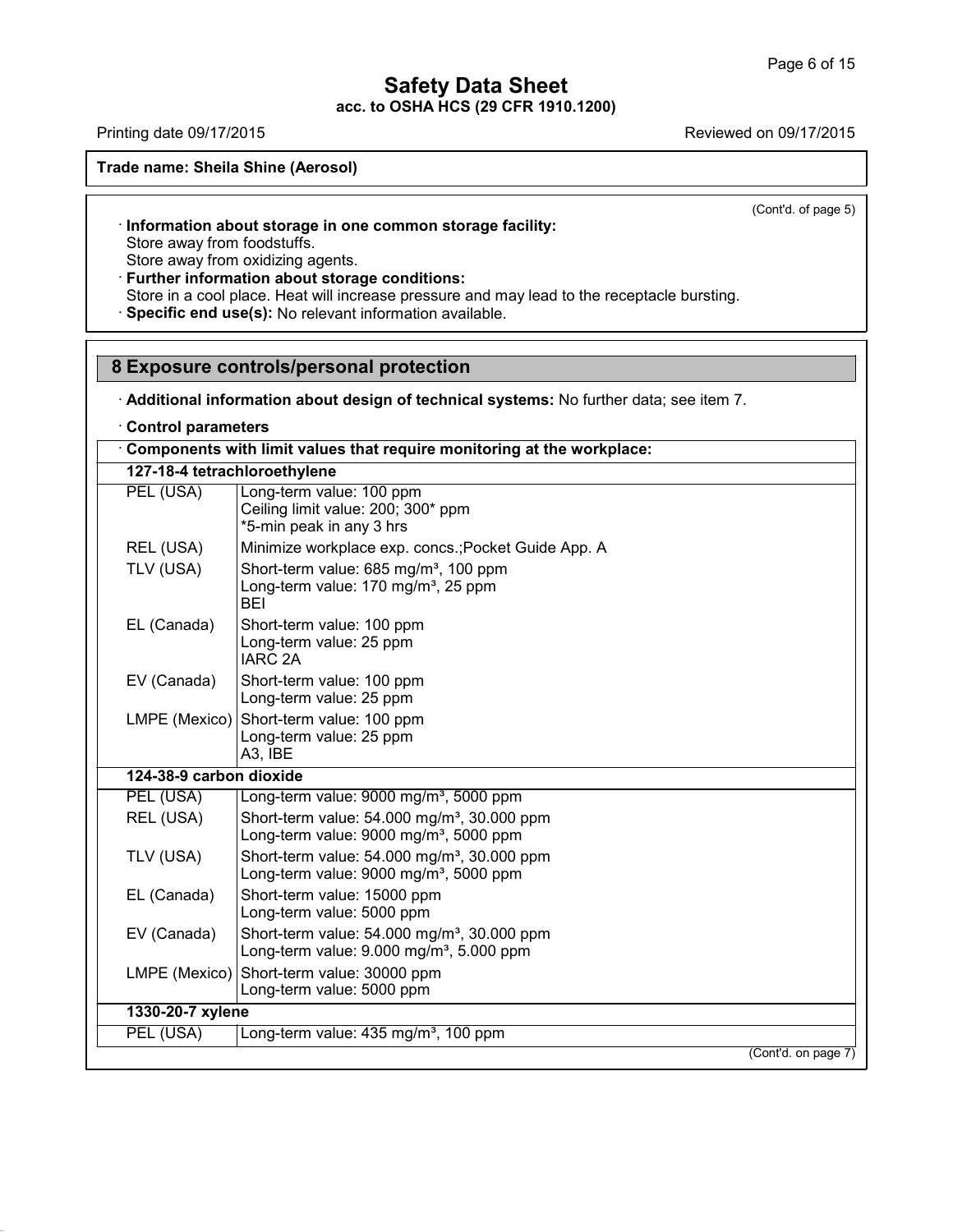41.2.6

Printing date 09/17/2015 Printing date 09/17/2015

**Trade name: Sheila Shine (Aerosol)**

|                              |                                                                | (Cont'd. of page 6) |
|------------------------------|----------------------------------------------------------------|---------------------|
| <b>REL (USA)</b>             | Short-term value: 655 mg/m <sup>3</sup> , 150 ppm              |                     |
|                              | Long-term value: 435 mg/m <sup>3</sup> , 100 ppm               |                     |
| TLV (USA)                    | Short-term value: 651 mg/m <sup>3</sup> , 150 ppm              |                     |
|                              | Long-term value: 434 mg/m <sup>3</sup> , 100 ppm<br><b>BEI</b> |                     |
| EL (Canada)                  | Short-term value: 150 ppm                                      |                     |
|                              | Long-term value: 100 ppm                                       |                     |
| EV (Canada)                  | Short-term value: 650 mg/m <sup>3</sup> , 150 ppm              |                     |
|                              | Long-term value: 435 mg/m <sup>3</sup> , 100 ppm               |                     |
| LMPE (Mexico)                | Short-term value: 150 ppm                                      |                     |
|                              | Long-term value: 100 ppm                                       |                     |
|                              | A4, IBE                                                        |                     |
| 100-41-4 ethylbenzene        |                                                                |                     |
| PEL (USA)                    | Long-term value: 435 mg/m <sup>3</sup> , 100 ppm               |                     |
| REL (USA)                    | Short-term value: 545 mg/m <sup>3</sup> , 125 ppm              |                     |
|                              | Long-term value: 435 mg/m <sup>3</sup> , 100 ppm               |                     |
| TLV (USA)                    | Long-term value: 87 mg/m <sup>3</sup> , 20 ppm<br><b>BEI</b>   |                     |
| EL (Canada)                  | Long-term value: 20 ppm                                        |                     |
|                              | <b>IARC 2B</b>                                                 |                     |
| EV (Canada)                  | Short-term value: 540 mg/m <sup>3</sup> , 125 ppm              |                     |
|                              | Long-term value: 435 mg/m <sup>3</sup> , 100 ppm               |                     |
|                              | LMPE (Mexico) Long-term value: 20 ppm                          |                     |
|                              | · Ingredients with biological limit values:                    |                     |
| 127-18-4 tetrachloroethylene |                                                                |                     |
| BEI (USA) 3 ppm              |                                                                |                     |
|                              | Medium: end-exhaled air                                        |                     |
|                              | Time: prior to shift<br>Parameter: Tetrachloroethylene         |                     |
|                              |                                                                |                     |
|                              | $0.5$ mg/L                                                     |                     |
|                              | Medium: blood                                                  |                     |
|                              | Time: prior to shift                                           |                     |
|                              | Parameter: Tetrachloroethylene                                 |                     |
| 1330-20-7 xylene             |                                                                |                     |
| BEI (USA) 1.5 g/g creatinine |                                                                |                     |
|                              | Medium: urine                                                  |                     |
|                              | Time: end of shift<br>Parameter: Methylhippuric acids          |                     |
|                              |                                                                |                     |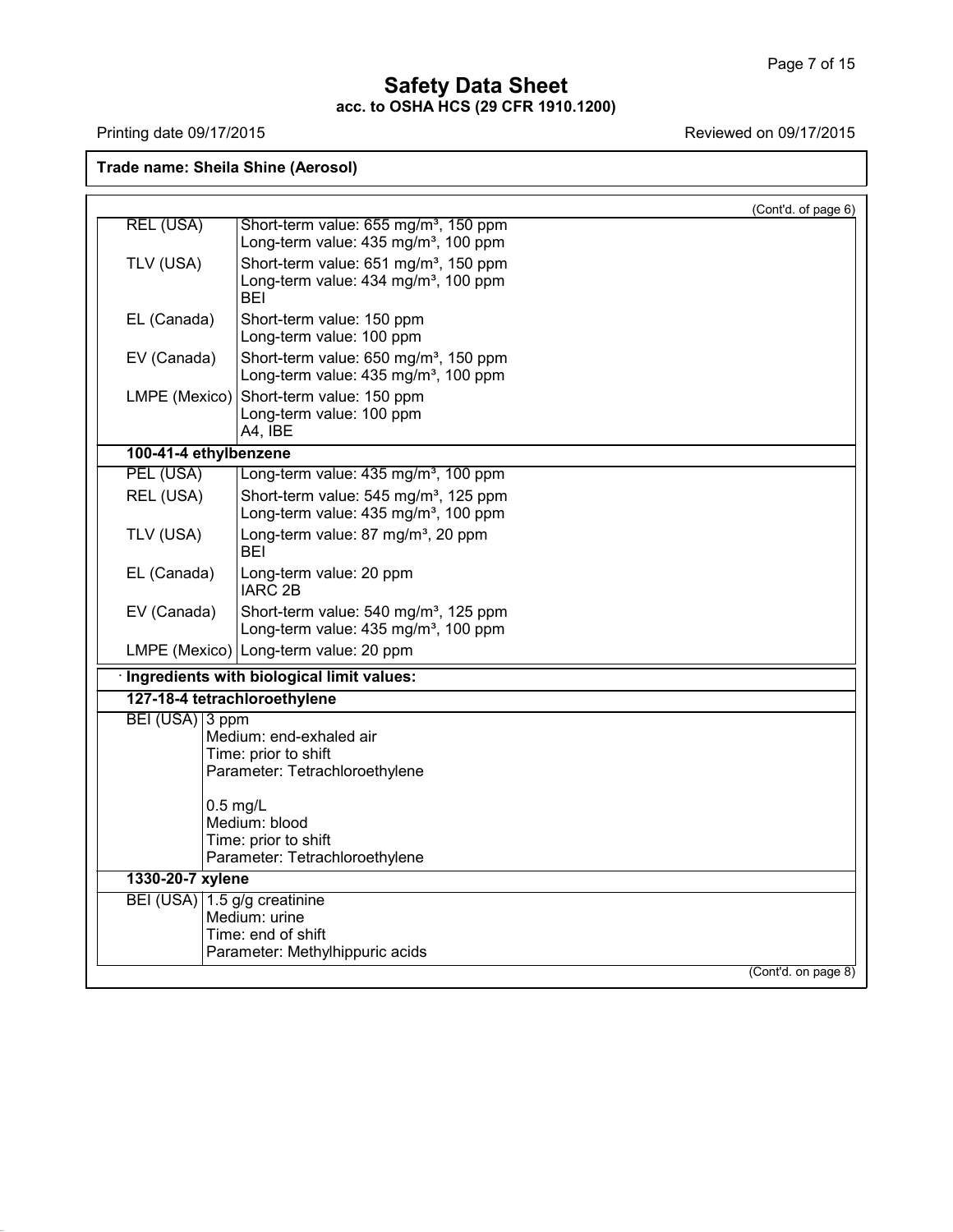Printing date 09/17/2015 Reviewed on 09/17/2015

#### **Trade name: Sheila Shine (Aerosol)**

(Cont'd. of page 7) **100-41-4 ethylbenzene** BEI (USA) 0.7 g/g creatinine Medium: urine Time: end of shift at end of workweek Parameter: Sum of mandelic acid and phenylglyoxylic acid (nonspecific, semi-quantitative) Medium: end-exhaled air Time: not critical Parameter: Ethyl benzene (semi-quantitative) · **Exposure controls** · **Personal protective equipment:** · **General protective and hygienic measures:** The usual precautionary measures for handling chemicals should be followed. Keep away from foodstuffs, beverages and feed. Wash hands before breaks and at the end of work. Avoid contact with the eyes and skin. Do not inhale gases / fumes / aerosols. Do not carry product impregnated cleaning cloths in trouser pockets. · **Engineering controls:** No relevant information available. · **Breathing equipment:** Use suitable respiratory protective device in case of insufficient ventilation. For spills, respiratory protection may be advisable. NIOSH or EN approved organic vapor respirator equipped with a dust/mist prefilter should be used. · **Protection of hands:** Protective gloves The glove material has to be impermeable and resistant to the product/ the substance/ the preparation. · **Eye protection:** Safety glasses · **Body protection:** Protective work clothing · **Limitation and supervision of exposure into the environment** No relevant information available. · **Risk management measures** See Section 7 for additional information. No relevant information available. **9 Physical and chemical properties** · **Information on basic physical and chemical properties** · **General information** · **Appearance: Form:** Liquid

41.2.6

**Color:** Clear

(Cont'd. on page 9)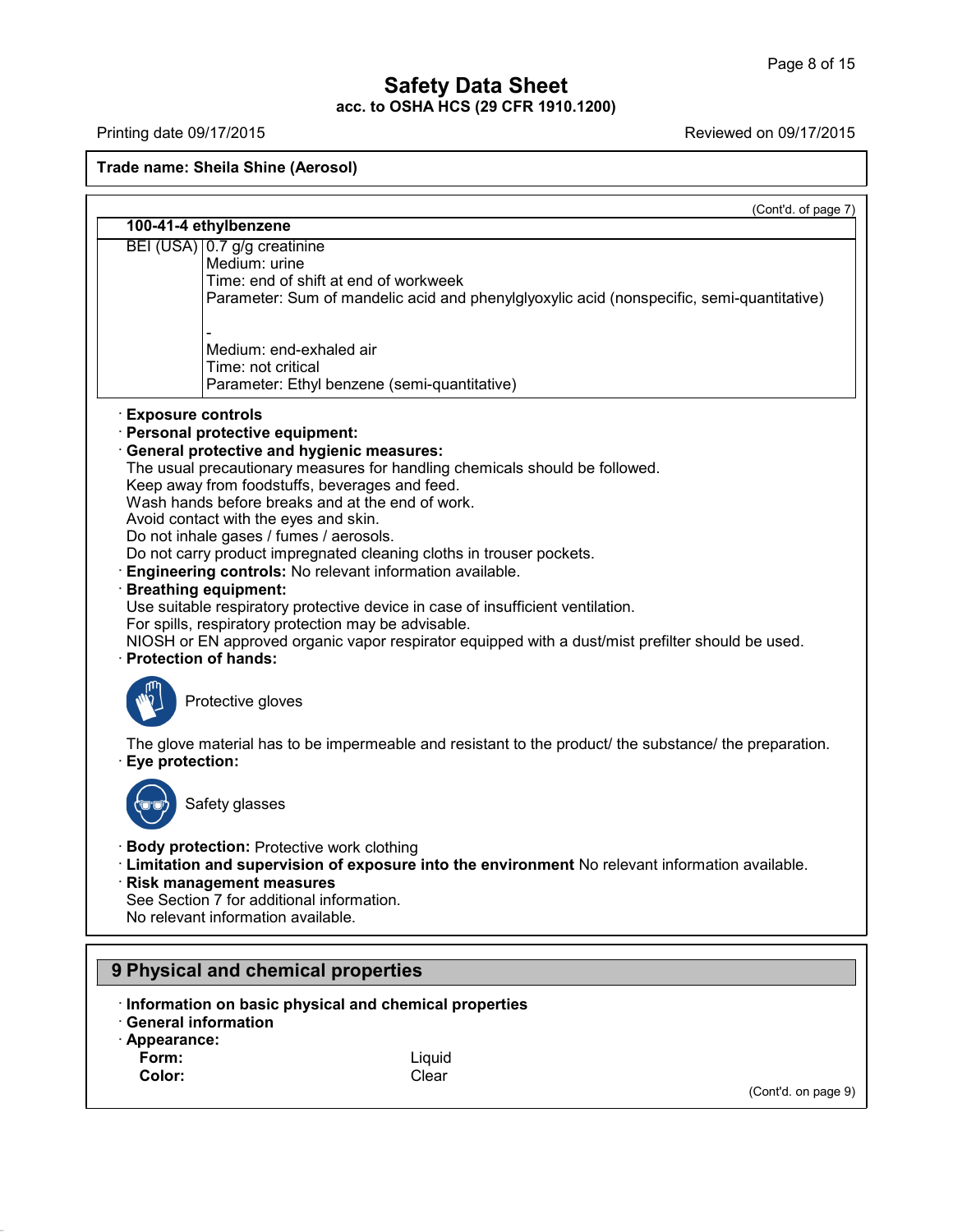Printing date 09/17/2015 Reviewed on 09/17/2015

# **Trade name: Sheila Shine (Aerosol)** (Cont'd. of page 8) · **Odor:** Pleasant **· Odor threshold:** Not determined. · **pH-value:** Not determined. · **Change in condition: Melting point/Melting range:** Not determined. **Boiling point/Boiling range:** 110 °C (230 °F) · **Flash point:** 53 °C (127 °F)(TOC of liquid) · **Flammability (solid, gaseous):** Not applicable. · **Auto-ignition temperature:** Not determined. · **Decomposition temperature:** Not determined. · **Auto igniting:** Product is not self-igniting. · **Danger of explosion:** Product is not explosive. However, formation of explosive air/ vapor mixtures are possible. · **Explosion limits: Lower:** 1.1 Vol % (estimated) **Upper:** 7.0 Vol % (estimated) · **Vapor pressure at 20 °C (68 °F):** (Liquid) 10 mmHg ((Propellant) 838 psig) **Purify at 20 °C (68 °F):** 0.964 g/cm<sup>3</sup> (8.045 lbs/gal)<br> **Relative density:** Not determined.  $\cdot$  **Relative density:** · **Vapor density at 20 °C (68 °F):** > 1 (air= 1)  $\cdot$  **Evaporation rate at 20 °C (68 °F):**  $\leq$  1 (butyl acetate = 1) · **Solubility in / Miscibility with: Water:** Not miscible or difficult to mix. · **Partition coefficient (n-octanol/water):** Not determined. · **Viscosity: Dynamic:** Not determined.<br> **Kinematic:** Not determined. **Kinematic:** Not determined.<br> **Citian Communist Communist Communist Communist Communist Communist Communist Communist Communist Communist Communist Communist Communist Communist Communist Communist Communist Communist Comm No relevant information available.**

# **10 Stability and reactivity**

41.2.6

· **Reactivity:** No relevant information available. · **Chemical stability:** · **Thermal decomposition / conditions to be avoided:** No decomposition if used and stored according to specifications. · **Possibility of hazardous reactions:** Develops readily flammable gases / fumes. Can form explosive mixtures in air if heated above flash point and/or when sprayed or atomized. Reacts with strong acids and oxidizing agents. Reacts with certain metals. Toxic fumes may be released if heated above the decomposition point. (Cont'd. on page 10)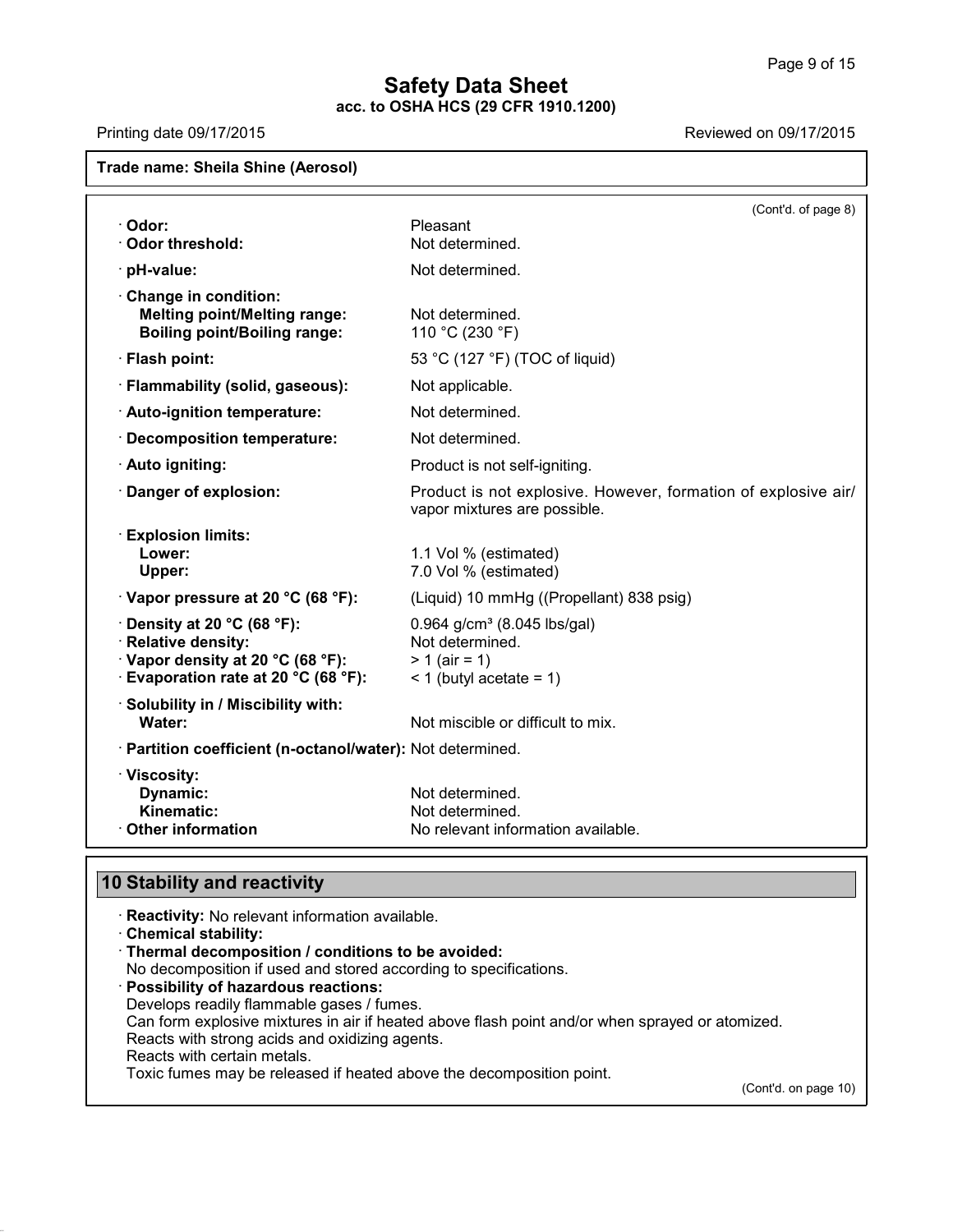Printing date 09/17/2015 Printing date 09/17/2015

**Trade name: Sheila Shine (Aerosol)**

41.2.6

(Cont'd. of page 9)

· **Conditions to avoid:** Keep ignition sources away - Do not smoke.

· **Incompatible materials:** No relevant information available.

· **Hazardous decomposition products:** Carbon monoxide and carbon dioxide **Hydrocarbons** Chlorine compounds

| <b>11 Toxicological information</b>                                                                                         |                         |
|-----------------------------------------------------------------------------------------------------------------------------|-------------------------|
| · Information on toxicological effects<br>· Acute toxicity:                                                                 |                         |
| · LD/LC50 values that are relevant for classification:                                                                      |                         |
| 127-18-4 tetrachloroethylene                                                                                                |                         |
| LD50 2629 mg/kg (rat)<br>Oral                                                                                               |                         |
| 1330-20-7 xylene                                                                                                            |                         |
| LD50 4300 mg/kg (rat)<br>Oral                                                                                               |                         |
| Dermal LD50 2000 mg/kg (rabbit)                                                                                             |                         |
| · Primary irritant effect:                                                                                                  |                         |
| On the skin: Irritant to skin and mucous membranes.                                                                         |                         |
| On the eye: Based on available data, the classification criteria are not met.                                               |                         |
| Sensitization: Based on available data, the classification criteria are not met.<br>· Additional toxicological information: |                         |
| May cause acne.                                                                                                             |                         |
| Inhalation of concentrated vapors as well as oral intake will lead to anaesthesia-like conditions and                       |                         |
| headache, dizziness, etc.                                                                                                   |                         |
| Carcinogenic categories                                                                                                     |                         |
| · IARC (International Agency for Research on Cancer)                                                                        |                         |
| None of the ingredients are listed.                                                                                         |                         |
| · NTP (National Toxicology Program):                                                                                        |                         |
| 127-18-4   tetrachloroethylene                                                                                              | $\overline{\mathsf{R}}$ |
| OSHA-Ca (Occupational Safety & Health Administration):                                                                      |                         |
| None of the ingredients are listed.                                                                                         |                         |
| Probable route(s) of exposure:                                                                                              |                         |
| Inhalation.                                                                                                                 |                         |
| Eye contact.<br>Skin contact.                                                                                               |                         |
| Acute effects (acute toxicity, irritation and corrosivity):                                                                 |                         |
| Vapors have narcotic effect.                                                                                                |                         |
| May be harmful if inhaled.                                                                                                  |                         |
| Repeated dose toxicity: May cause damage to organs through prolonged or repeated exposure.                                  |                         |
| CMR effects (carcinogenity, mutagenicity and toxicity for reproduction)                                                     |                         |
| Carc. 1B<br>Carcinogenicity: May cause cancer.                                                                              |                         |
| · Reproductive toxicity: Based on available data, the classification criteria are not met.                                  |                         |
| (Cont'd. on page 11)                                                                                                        |                         |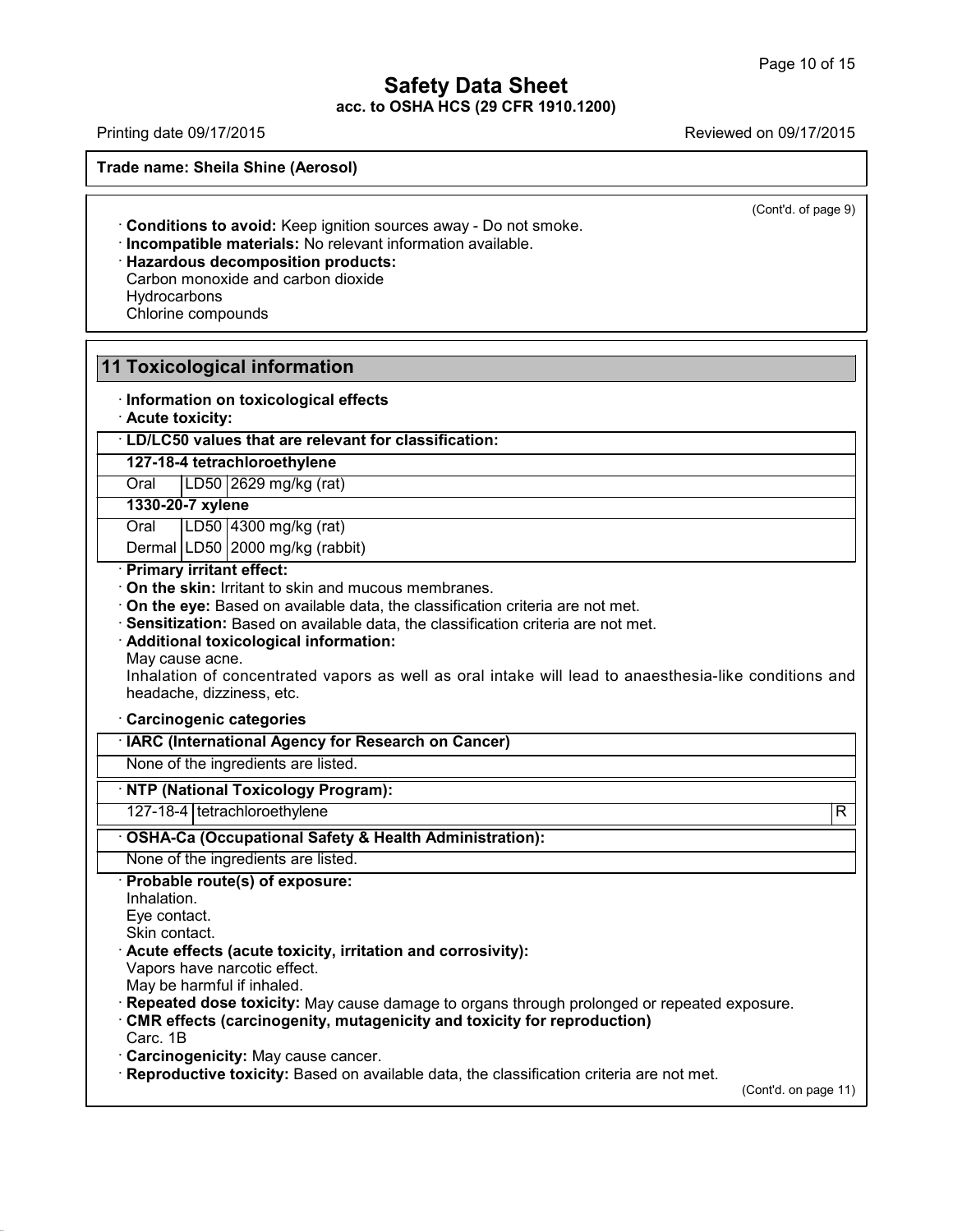Printing date 09/17/2015 Reviewed on 09/17/2015

**Trade name: Sheila Shine (Aerosol)**

(Cont'd. of page 10)

- · **STOT-single exposure:** Based on available data, the classification criteria are not met. · **STOT-repeated exposure:** May cause damage to organs through prolonged or repeated exposure.
- · **Aspiration hazard:** Based on available data, the classification criteria are not met.

# **12 Ecological information**

- · **Toxicity**
- · **Aquatic toxicity:** Toxic for aquatic organisms
- · **Persistence and degradability:** The product is partially biodegradable. Significant residuals remain.
- · **Behavior in environmental systems**
- · **Bioaccumulative potential:** No relevant information available.
- · **Mobility in soil:** No relevant information available.
- · **Ecotoxical effects:**
- · **Remark:**

Toxic for fish

Due to mechanical actions of the product (e.g. agglutinations) damages may occur.

· **Additional ecological information**

· **General notes:**

Do not allow product to reach ground water, water course or sewage system, even in small quantities. Danger to drinking water if even extremely small quantities leak into the ground.

Also poisonous for fish and plankton in water bodies.

Toxic for aquatic organisms

Due to available data on eliminability/decomposition and bioaccumulation potential prolonged term damage of the environment can not be excluded.

· **Other adverse effects:** No relevant information available.

# **13 Disposal considerations**

### · **Waste treatment methods**

· **Recommendation:**

Contact waste processors for recycling information.

The user of this material has the responsibility to dispose of unused material, residues and containers in compliance with all relevant local, state and federal laws and regulations regarding treatment, storage and disposal for hazardous and nonhazardous wastes. Residual materials should be treated as hazardous.

### · **Uncleaned packagings**

· **Recommendation:** Disposal must be made according to official regulations.

# **14 Transport information**

· **UN-Number**

· **DOT, ADR, IMDG, IATA** UN1950

· **UN proper shipping name**

- 
- 

41.2.6

**· DOT** Aerosols · **ADR** 1950 AEROSOLS, ENVIRONMENTALLY HAZARDOUS **AEROSOLS, MARINE POLLUTANT** 

(Cont'd. on page 12)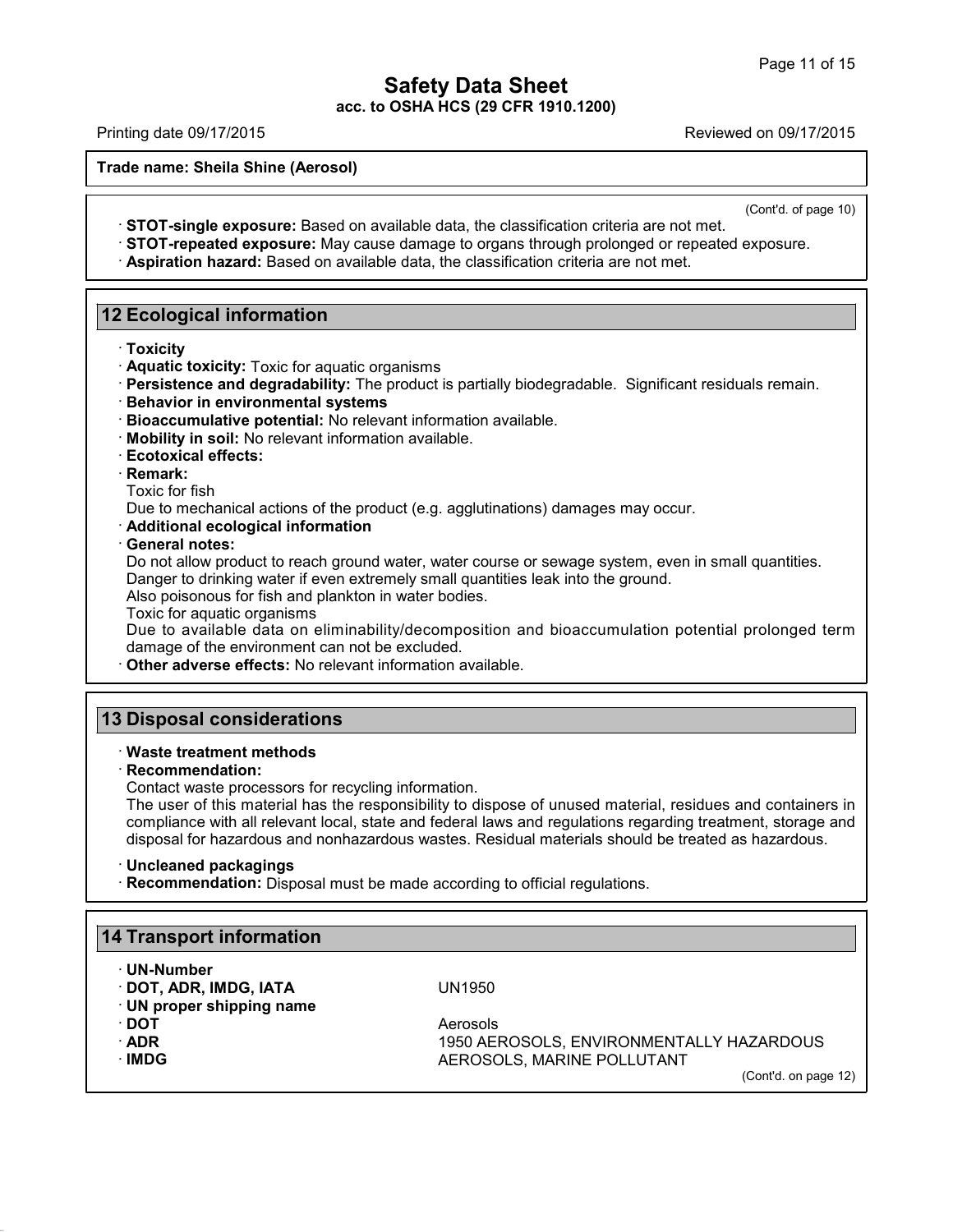# **Safety Data Sheet**

**acc. to OSHA HCS (29 CFR 1910.1200)**

41.2.6

Printing date 09/17/2015 Reviewed on 09/17/2015

**Trade name: Sheila Shine (Aerosol)** (Cont'd. of page 11) · **IATA Aerosols, flammable, containing substances in Division 6.1,**<br>Packing Group III · **Transport hazard class(es)** · **DOT** · **Class** 2.1 · **Label** 2.1 · **ADR** · **Class** 2 5TF Gases · **Label** 2.1+6.1  $\frac{1}{2}$ · **IMDG** · **Class** 2.1 · **Label** 2.1+6.1 · **IATA** · **Class** 2.1 · **Label** 2.1+6.1 **Packing group**<br>**Environmental hazards Aerosols are not assigned a packing group.**<br>Product contains environmentally hazarde Product contains environmentally hazardous substances: tetrachloroethylene · **Marine pollutant:** Yes Symbol (fish and tree) · **Special marking (ADR):** Symbol (fish and tree)  $\cdot$  Special precautions for user · **Danger code (Kemler):** - · **EMS Number:** F-D,S-U Liquid halogenated hydrocarbons · **Transport in bulk according to Annex II of MARPOL73/78** and the IBC Code Not applicable. (Cont'd. on page 13)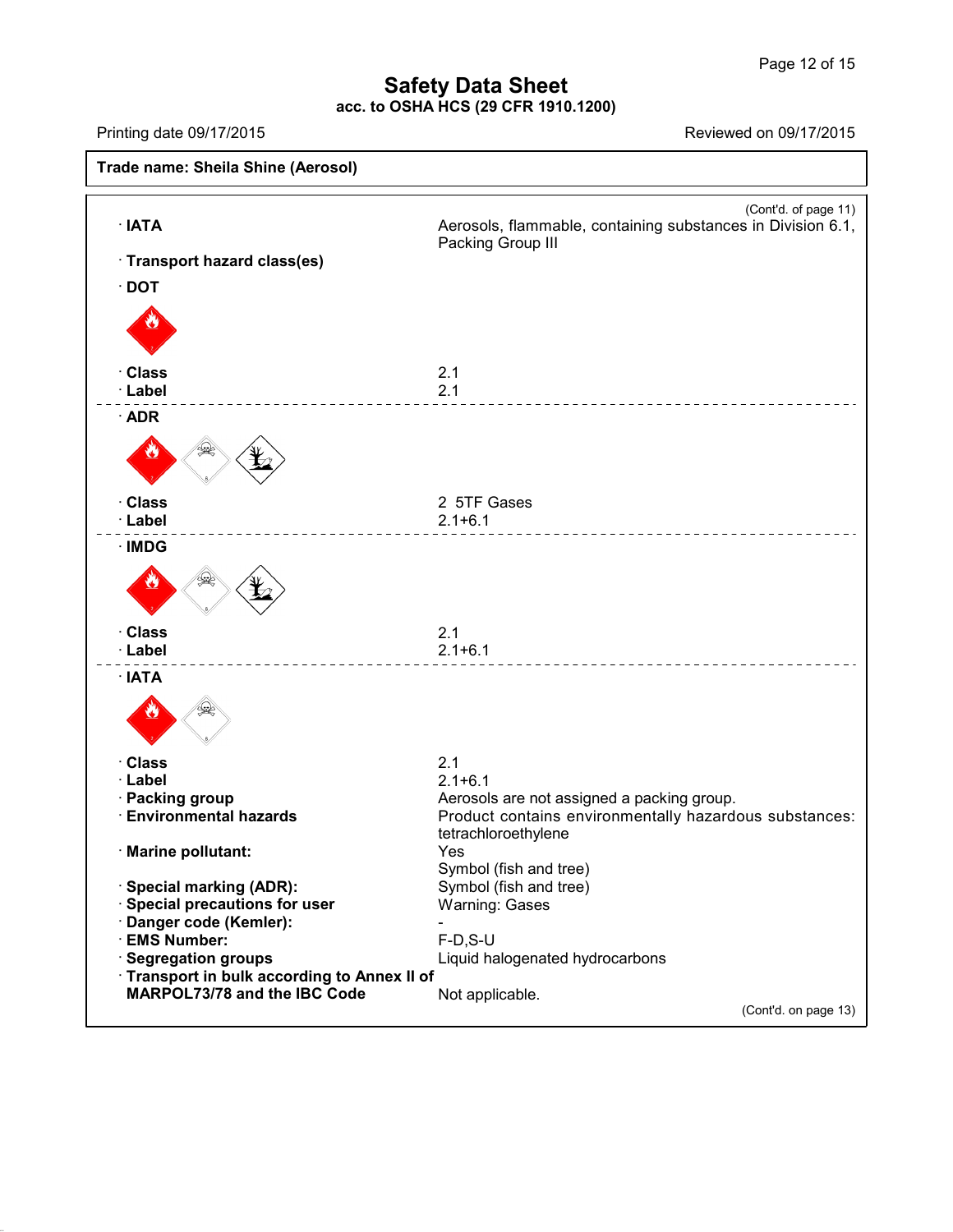# **Safety Data Sheet**

**acc. to OSHA HCS (29 CFR 1910.1200)**

Printing date 09/17/2015 **Reviewed on 09/17/2015** 

**Trade name: Sheila Shine (Aerosol)**

(Cont'd. of page 12)

| · Transport/Additional information: |                                                                                          |
|-------------------------------------|------------------------------------------------------------------------------------------|
| ∙ DOT                               | Limited Quantity for packages less than 30 kg and inner<br>packagings less than 1000 mL. |
| $\cdot$ ADR                         | Limited Quantity for packages less than 30 kg and inner<br>packagings less than 120 mL.  |
| ∙IMDG                               | Limited Quantity for packages less than 30 kg and inner<br>packagings less than 120 mL.  |
| $\cdot$ IATA                        | Limited Quantity for packages less than 30 kg and inner<br>packagings less than 120 mL.  |

# **15 Regulatory information**

· **Safety, health and environmental regulations/legislation specific for the substance or mixture** · **United States (USA)**

· **SARA**

41.2.6

| Section 302 (extremely hazardous substances):                                |  |
|------------------------------------------------------------------------------|--|
| None of the ingredients are listed.                                          |  |
| Section 304 (emergency release notification):                                |  |
| None of the ingredients are listed.                                          |  |
| Sections 311/312 (hazardous chemical threshold planning quantity in pounds): |  |
| None of the ingredients are listed.                                          |  |
| Section 355 (extremely hazardous substances):                                |  |
| None of the ingredients are listed.                                          |  |
| Section 313 (Specific toxic chemical listings):                              |  |
| 127-18-4   tetrachloroethylene                                               |  |
| 1330-20-7 xylene                                                             |  |
| 100-41-4 ethylbenzene                                                        |  |
| <b>TSCA (Toxic Substances Control Act)</b>                                   |  |
| All ingredients are listed.                                                  |  |
| <b>Proposition 65 (California)</b>                                           |  |
| <b>Chemicals known to cause cancer:</b>                                      |  |
| 127-18-4   tetrachloroethylene                                               |  |
| 100-41-4 ethylbenzene                                                        |  |
| Chemicals known to cause reproductive toxicity for females:                  |  |
| None of the ingredients are listed.                                          |  |
| Chemicals known to cause reproductive toxicity for males:                    |  |
| None of the ingredients are listed.                                          |  |
| Chemicals known to cause developmental toxicity:                             |  |
| None of the ingredients are listed.                                          |  |
| (Cont'd. on page 14)                                                         |  |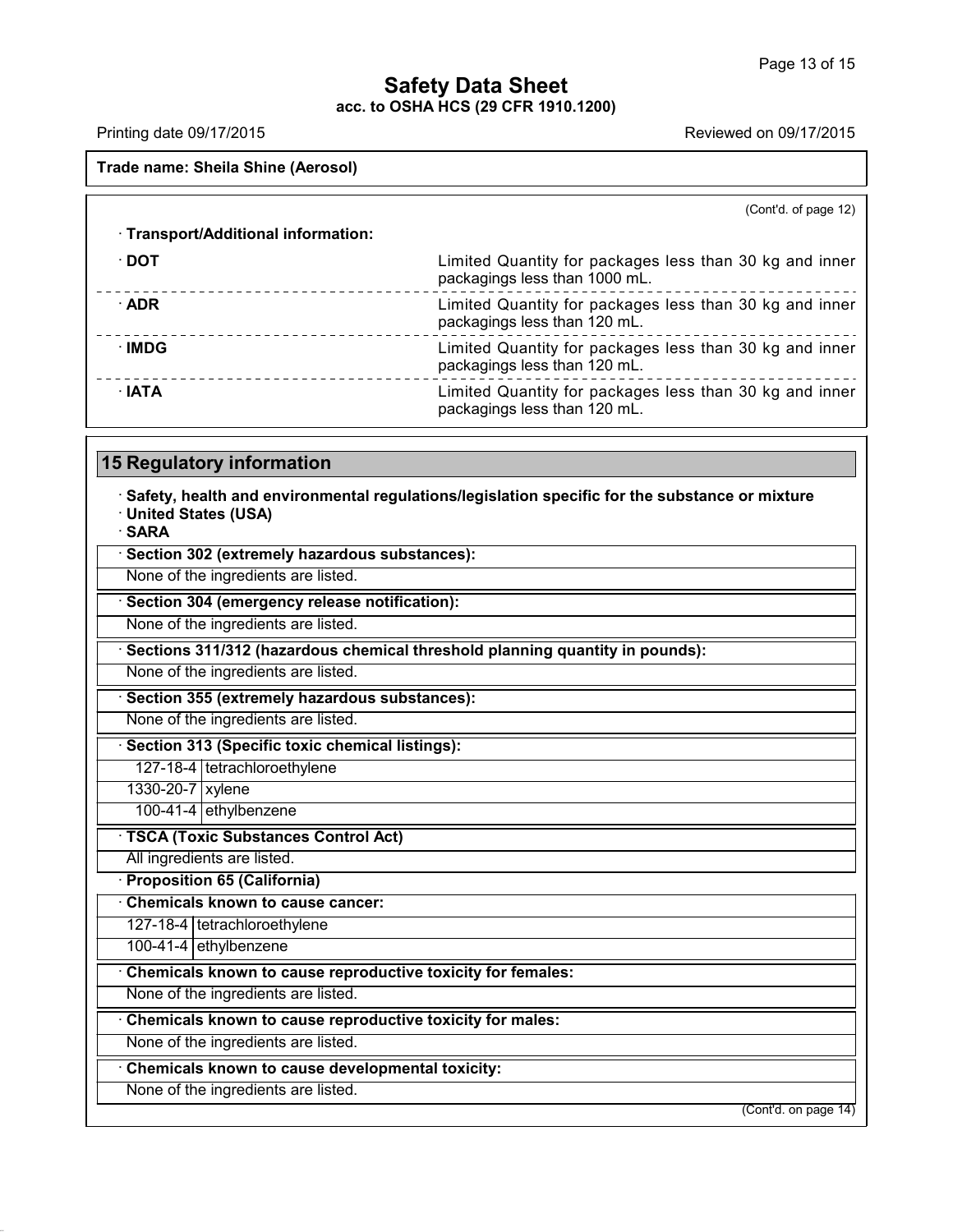Printing date 09/17/2015 Reviewed on 09/17/2015

**Trade name: Sheila Shine (Aerosol)**

(Cont'd. of page 13)

· **Carcinogenic categories** · **EPA (Environmental Protection Agency):**

127-18-4 tetrachloroethylene L

1330-20-7 xylene

100-41-4 ethylbenzene D

· **IARC (International Agency for Research on Cancer):**

127-18-4 tetrachloroethylene 2A 1330-20-7 xylene 33

100-41-4 ethylbenzene 2B

· **TLV (Threshold Limit Value established by ACGIH):**

127-18-4 tetrachloroethylene A3

1330-20-7 xylene A4 100-41-4 ethylbenzene A3

· **NIOSH-Ca (National Institute for Occupational Safety and Health):**

127-18-4 tetrachloroethylene

· **Canadian substance listings**

· **Canadian Domestic Substances List (DSL):**

All ingredients are listed.

· **Canadian Ingredient Disclosure list (limit 0.1%):**

100-41-4 ethylbenzene

· **Canadian Ingredient Disclosure list (limit 1%):**

127-18-4 tetrachloroethylene

· **Chemical safety assessment:** A Chemical Safety Assessment has not been carried out.

# **16 Other information**

41.2.6

This information is based on our present knowledge. However, this shall not constitute a guarantee for any specific product features and shall not establish a legally valid contractual relationship.

# · **Date of preparation / last revision** 09/17/2015 / -

### · **Abbreviations and acronyms:**

ADR: Accord européen sur le transport des marchandises dangereuses par Route (European Agreement concerning the International Carriage of Dangerous Goods by Road) IMDG: International Maritime Code for Dangerous Goods DOT: US Department of Transportation IATA: International Air Transport Association GHS: Globally Harmonised System of Classification and Labelling of Chemicals ACGIH: American Conference of Governmental Industrial Hygienists EINECS: European Inventory of Existing Commercial Chemical Substances ELINCS: European List of Notified Chemical Substances CAS: Chemical Abstracts Service (division of the American Chemical Society) NFPA: National Fire Protection Association (USA) HMIS: Hazardous Materials Identification System (USA) WHMIS: Workplace Hazardous Materials Information System (Canada) DNEL: Derived No-Effect Level (REACH) PNEC: Predicted No-Effect Concentration (REACH) LC50: Lethal concentration, 50 percent